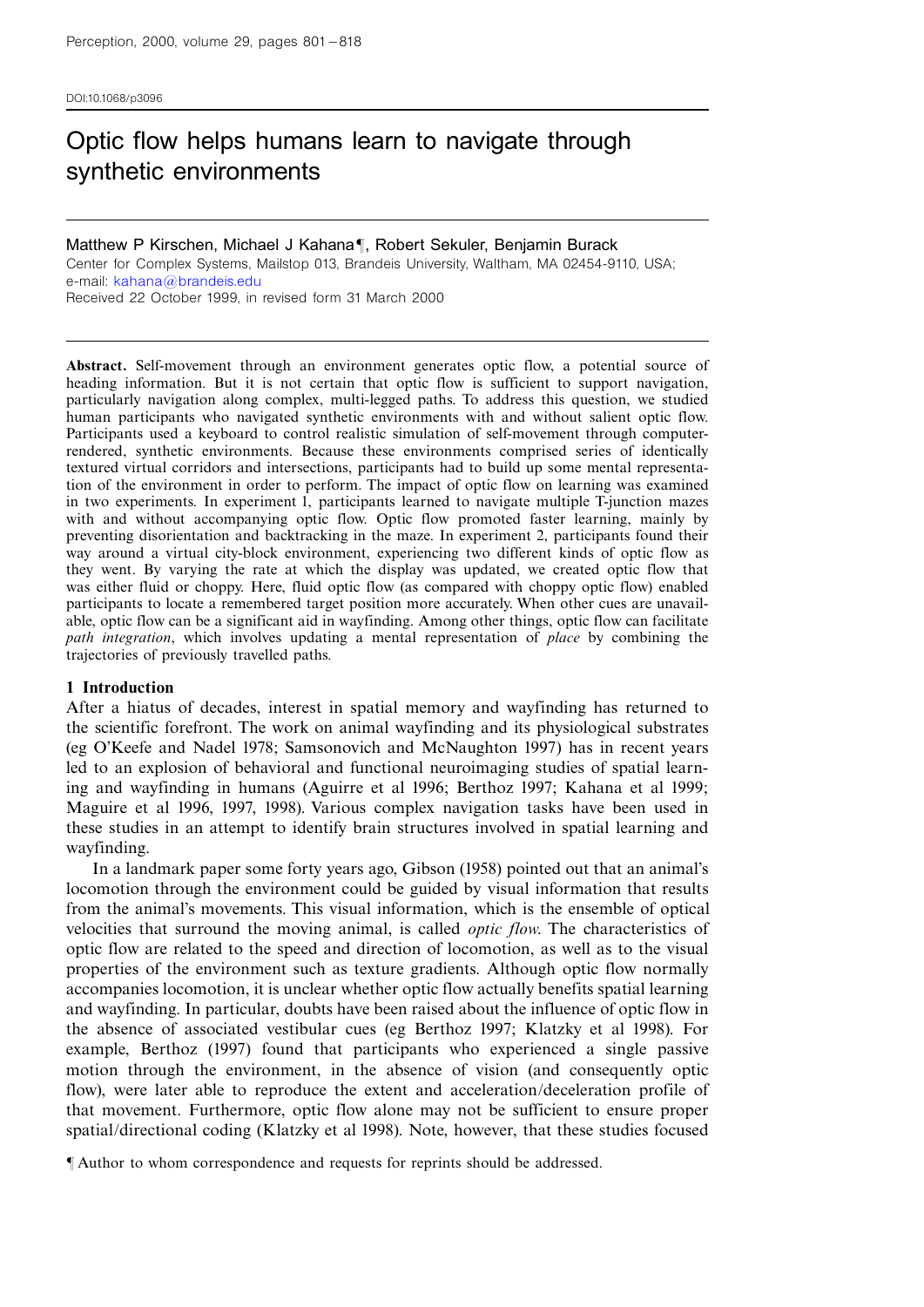on relatively simple responses, requiring just a single movement, such as one turn. This leaves open the possibility that optic flow alone could still facilitate wayfinding, but along more complex paths, perhaps by knitting together a series of individual, coordinated movements.

To directly assess the contribution of optic flow to the formation of spatial representations, we created a spatial-memory task in which participants learned their way through complex spatial environments to a target location and were then tested for their memory of that location. We hypothesized that the presence of salient optic flow would facilitate spatial learning, even with no accompanying vestibular activation.

## 1.1 Learning to navigate in a computer-generated synthetic environment

Our computer-generated virtual 3-D environments were created in the Open GL graphics language.<sup>(1)</sup> Open GL rendered textured walls, floors, and ceilings of the environment as realistic images on a large high-resolution monitor.<sup>(2)</sup> Participants navigated virtual environments using the  $\uparrow$ ,  $\downarrow$ ,  $\leftarrow$ , and  $\rightarrow$  keys on a standard computer keyboard.

Similar virtual-reality simulations have been used effectively in tests of spatial learning. For example, Witmer et al (1996) demonstrated that virtual-reality simulations enabled participants to learn a complex route through an office building. In a subsequent test, in which a real office building was explored, people who had learned the virtual environment performed just as well as people who learned the same route either by physically exploring the building or by encoding the route purely symbolically.

To explore the effects of optic flow on spatial learning and navigation, we devised paradigms that imposed differing constraints on the paths that participants could take. In the first paradigm, participants learned a single path in each of several different computer-rendered, multiple T-junction mazes. Except for the visually rich synthetic environment, this task resembled a constrained sequence-learning paradigm (eg Kahana and Jacobs 2000). In this task, we examined the effects of optic flow and visual landmarks on spatial learning, using acquisition curves and inter-response times (IRTs) as dependent measures.

In the second paradigm, we removed the constraints of the multiple T-junction design, allowing participants to move freely through a large city-block environment. We also shifted the emphasis from mastering a single path (or one series of turns), to finding the most direct path to a studied target position. This enabled us to examine performance in terms of accuracy of participants' memory for the target position, and in terms of the route they took from the starting point to the target.

## 1.2 Multiple T-junction mazes

Studies of maze learning fueled much early work on learning theory and comparative psychology. Most often in these studies animals explored mazes constructed of multiple T-junctions to find a reward (Miles 1928; Stone and Nyswander 1927). Similar studies were conducted on human participants with finger, stylus, or full-body mazes. Some mazes were of elaborate design, fashioned after famed garden mazes like the Hampton Court maze (Perrin 1914). However elaborate the overall design of the maze, its methodological strength as a research instrument came from the simplicity and

(1) Open GL is a language for describing virtual environments. Within Open GL, one first defines a virtual environment in terms of geometric primitives. Once defined, the virtual environment can be viewed from any position or sequence of positions. For these experiments, we wrote a maze creation and navigation program. Our program supports a number of features including texture mapping, file operations, sound, and simple geometric shapes. An editor accompanying the program allows visualized construction of the mazes. The editor generates multiple versions of each maze so that a given maze can be seen with and without additional graphics (arrows or landmarks). Our software may be downloaded from <http://fechner.ccs.brandeis.edu/maze>

 $^{(2)}$  We used an NEC multisync monitor with a display approximately 46.3 deg across and 34.2 deg vertically. The Open GL program operated at a resolution of 640 by 480 pixels.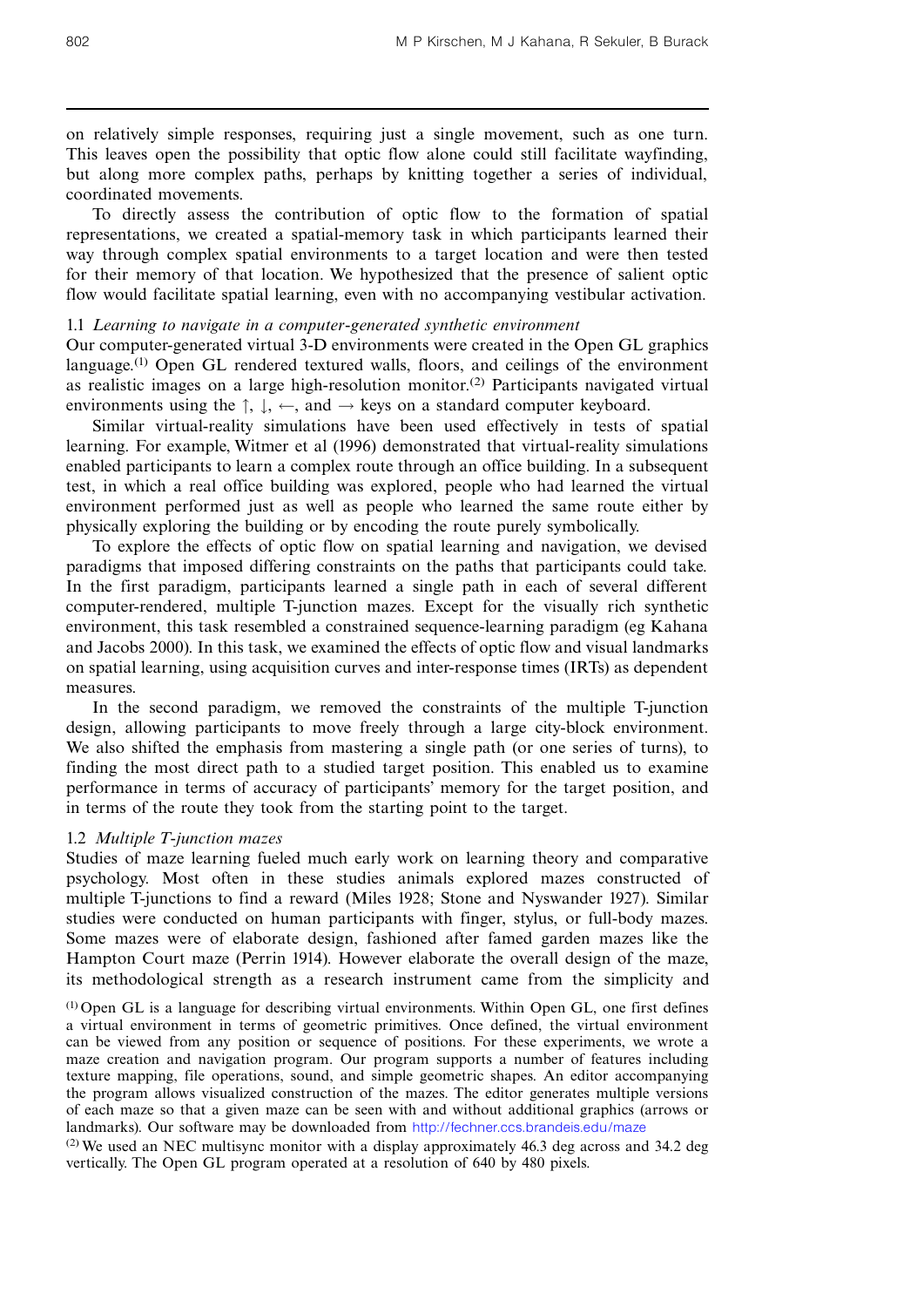uniformity of its choice points—the T-junctions. Because every junction was identical to every other one, the maze afforded little environmental support from external cues, forcing participants to fall back on some internal representation of the maze layout or on the remembered sequence of turns.

There are several different modes that participants might use in learning to navigate through a maze. For example, participants might encode their own actions into a sequence, forming a symbolic representation of some kind (ie memorizing a series of binary responses). Alternatively, participants might generate a spatial representation of the layout of the environment. The latter mode brings the maze learning task closer to studies of wayfinding in complex environments; the former mode connects maze learning with symbolic sequence learning.

According to current theories of serial learning (eg Burgess and Hitch 1999), successful retrieval requires that some representation of positional context be linked to each symbolic element in the sequence. This is necessary, for example, in order to learn single lists in which individual elements are repeated (eg Kahana and Jacobs 2000), or to learn multiple lists that share subsequences of items (Chance and Kahana 1997). Within a maze learning task, some mental representation of the geometry of the maze may provide participants with something akin to positional context. Alternatively, the presence of distinctive visual landmarks at junctions could make positional context even more explicit. Of course, these alternative modes of learning are not mutually exclusive.

By manipulating visual properties of the environment through which our participants attempted to find their way, we sought to identify conditions that promote formation and use of various alternative kinds of representations. To correctly traverse a multiple T-junction maze, it is sufficient to learn a series of left or right turns. What makes our task different from a symbolic learning task is the experience of movement through space. In a virtual environment, one could manipulate this experience by either including or excluding the optic flow that would normally be associated with movement through the environment. We expected that the presence of movement-dependent visual information (optic flow) would make it easier for participants to build up an accurate spatial representation of the environment, but that the absence of this information would make such a representation hard to construct.

# 2 Experiment 1: Navigating multiple T-junction mazes

For use in this experiment, we generated a library of all possible mazes with eight and twelve junctions. All mazes were created by linking a series of T-junctions in various combinations, creating a large number of mazes, each with a different spatial layout. The sequence of successive turns in any maze was constrained to foreclose the possibility of three consecutive turns in the same direction, either left or right. This constraint results from the geometry of identical T-junctions: after three successive turns in the same direction, the maze runs into itself. We added the further constraint that no sequence of two turns could be repeated more than three times. For example, if a randomly generated maze included the subsequence right $-\left\lceil \frac{eft - right - left}{\text{right}} \right\rceil$ the maze was rejected. This eliminated mazes that could be coded very simply, as a series of alternations of turns. Figure 1a shows the layout of one twelve-junction maze. The start and finish of the maze are indicated by a plus sign and a star, respectively.

The appearance of all junctions and corridors was identical. Figure 1b shows a detailed aerial diagram of a maze junction. The side walls were textured with a brick pattern and the ceiling and floor were textured with a series of parallel and perpendicular lines. The mean luminance of a corridor was approximately 19.7 cd  $m^{-2}$ . Transparent barriers prevented participants from moving forward into a dead end after a wrong turn. These barriers were meant to minimize participants' disorientation.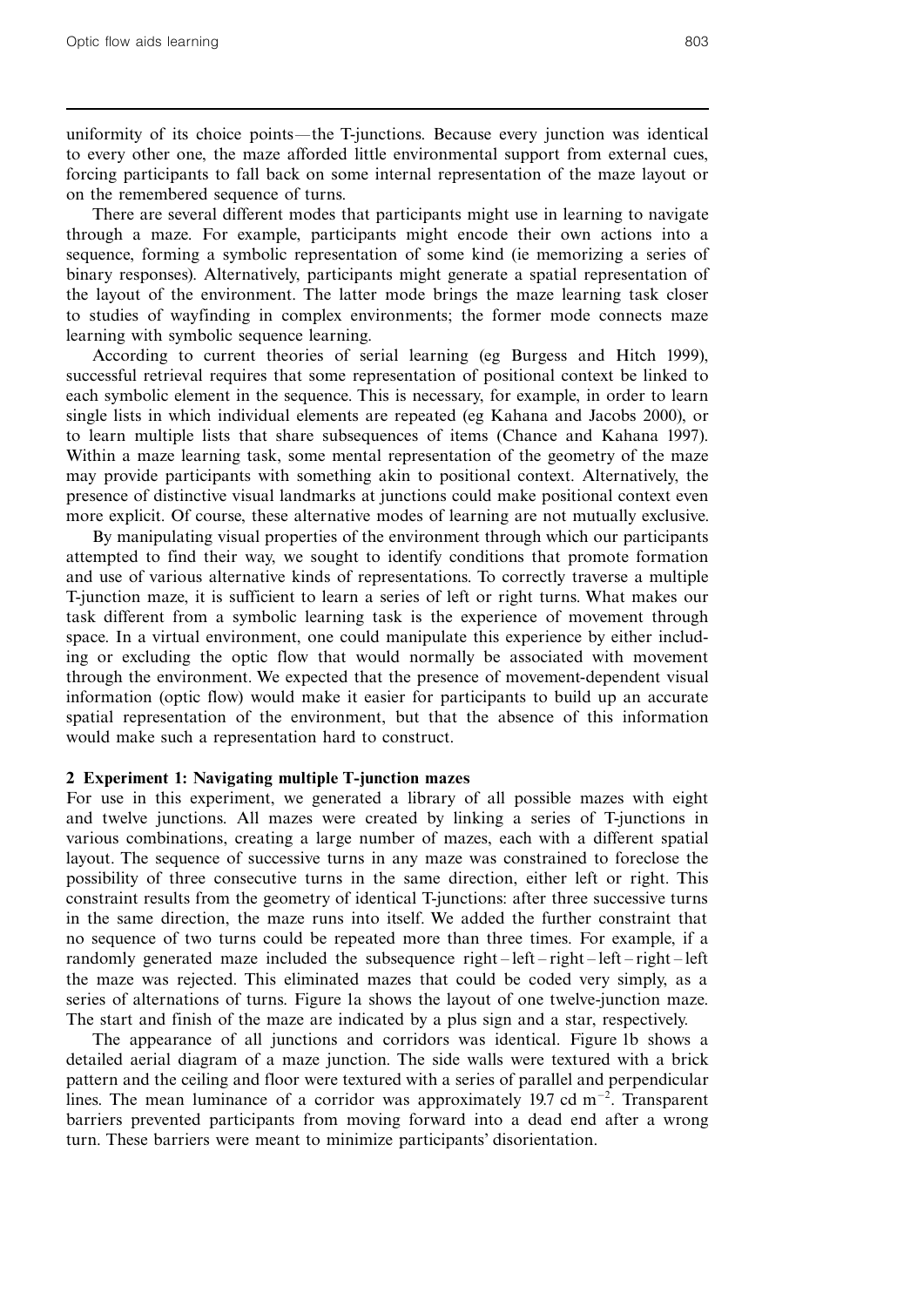

Figure 1. Example layout of a twelve-junction maze (a) and enlarged diagram of a sample T-junction (b). In (a), the cross indicates the start of the maze, and the star marks the end of the maze. The length of each corridor was four times its width. In both panels, the arrows show the correct path through the maze, and the dotted lines represent invisible barriers that prevent a participant from entering a dead-end corridor.

# 2.1 Maze navigation

Participants' possible movements through our T-junction mazes were highly constrained. To navigate a maze, participants had to first move forward into a T-junction intersection, then turn either right or left, and proceed forward again into the next junction. This sequence of forward and then either left or right was repeated until the target was reached. To facilitate the analysis of IRTs and to maintain a direct link between keypresses and movements in the maze, our program ensured that a single keypress no matter of what duration—would produce just a single move.<sup>(3)</sup> Although these constraints sacrificed some of the participants' freedom to move ad lib through a maze, the constraints equated the data format across all trials on which participants navigated mazes without error. This, in turn, facilitated the analysis of IRTs as a function of output position.

# 2.2 Landmarks

To introduce landmarks into our virtual mazes, we placed highly visible, colored geometric shapes on junction walls. These landmarks were drawn from the sixteen combinations of four colors (red, green, blue, and yellow) and four shapes (circle, square, star, and plus sign). To promote good visibility, each landmark appeared in the center of a black square. Viewed from the start of a corridor, landmarks averaged 1.83 deg across, which allowed easy discrimination among landmarks on the basis of either color or shape. Viewed from the inside of a junction, landmarks averaged 20.4 deg across.

We tested the impact of landmarks on maze learning under three different conditions: (i) no-landmark, (ii) constant-landmark, and (iii) distinct-landmark. In the distinct-landmark condition, each junction had a different, randomly chosen landmark (subject to the constraint that consecutive landmarks could not have the same shape or the same color). This condition produced a consistent relationship, within any maze, between a landmark and the correct turn at that landmark. In principle, participants could learn and use this consistent relationship, although for each maze the relationship would have to be learned anew. In the constant-landmark condition, a single, randomly chosen landmark appeared in all of the junctions in a given maze; a new, randomly chosen landmark was used for different mazes. Such landmarks

(3) This restriction was enforced by clearing the keyboard buffer after each keypress.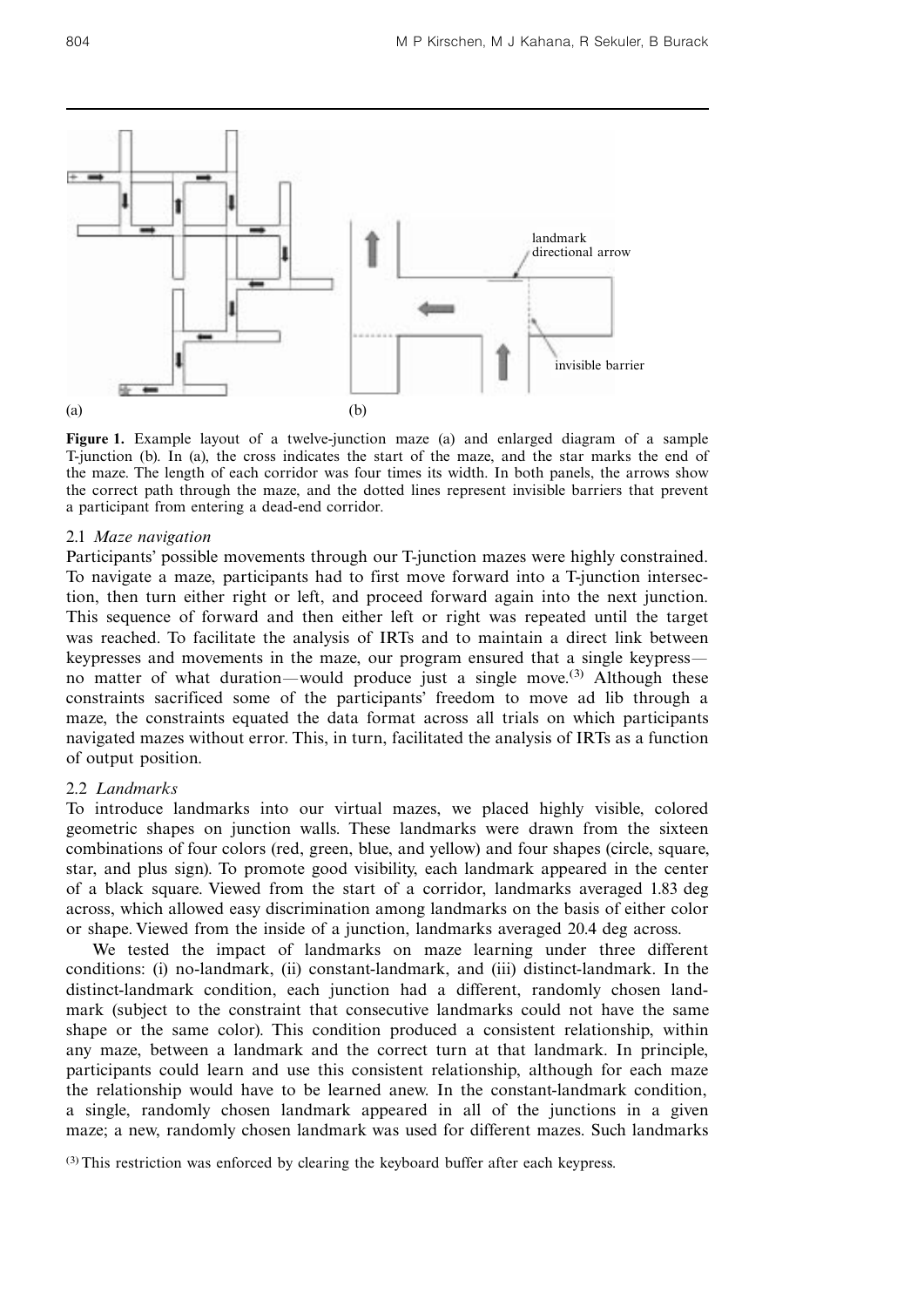provided no information about the layout of the maze, ie participants could not make correct choices in the maze by relying on landmarks alone.<sup>(4)</sup>

# 2.3 Manipulation of optic flow

We manipulated participants' experience of optic flow as they traversed the maze corridors. Our hypothesis was that, under some conditions at least, optic flow would influence participants' learning their way through a maze.

Movement, however fast or slow, through any textured environment, produces directional changes over time in the retinal image, which satisfies a minimal, literal definition of optic flow. Hypothetical conditions in which successive visual samples were separated by a large interval, say a year, would qualify as flow-producing, despite the fact that here flow demands temporal integration that lies outside the capability of the visual system. In this paper, though, we choose to hold the term optic flow to a higher standard, reserving it for visual conditions that produce perceived motion, not mere succession. By this definition, motion sampled at too low a rate is not considered to produce optic flow. We use the term no-motion to describe such conditions.

Consistent with this definition, the two conditions of optic flow in this experiment are described as *motion* and *no-motion*. For both conditions, a single press of the  $\uparrow$  key was adequate to traverse the length of a corridor. Likewise, pushing the  $\leftarrow$  or  $\rightarrow$  key turned the participant's viewpoint through  $90^\circ$  to the left or right, respectively. Pressing any key (including the  $\downarrow$  key) while traversing a corridor or turning a corner had no effect on movement. The participant's eye height was 60% of the wall height, as measured from the floor.

In the motion condition, a single keypress caused the program to move the participant's view along the corridor incrementally, pausing briefly after each spatial increment. This produced a compelling experience of self-motion as participants traversed a corridor. Figure 2 shows eight views that a participant would see when traversing a corridor with motion, distinct landmarks, and directional arrows (see section 3). Panel (a) shows the view at the start of the corridor. After pressing the  $\uparrow$  key, the participant's view along



Figure 2. Eight successive views that a participant sees while traversing a maze in the study mode. Panels  $(a) - (f)$  show incremental views as a participant traverses a corridor towards a T-junction. Panel (g) shows a participant's view from inside the junction and panel (h) is after a single  $\rightarrow$ keypress.

(4) Because all maze corridors look identical in the no-landmark condition, a participant may turn the wrong way and think that she/he can proceed forward along the blind corridor. Pressing the forward key at this point will indicate that the participant is facing the wrong way. In the constant-landmark condition, a participant who turns the wrong way will not see a landmark at the end of the blind corridor. This indicates that the participant is facing a blind corridor and must turn back to face the correct direction.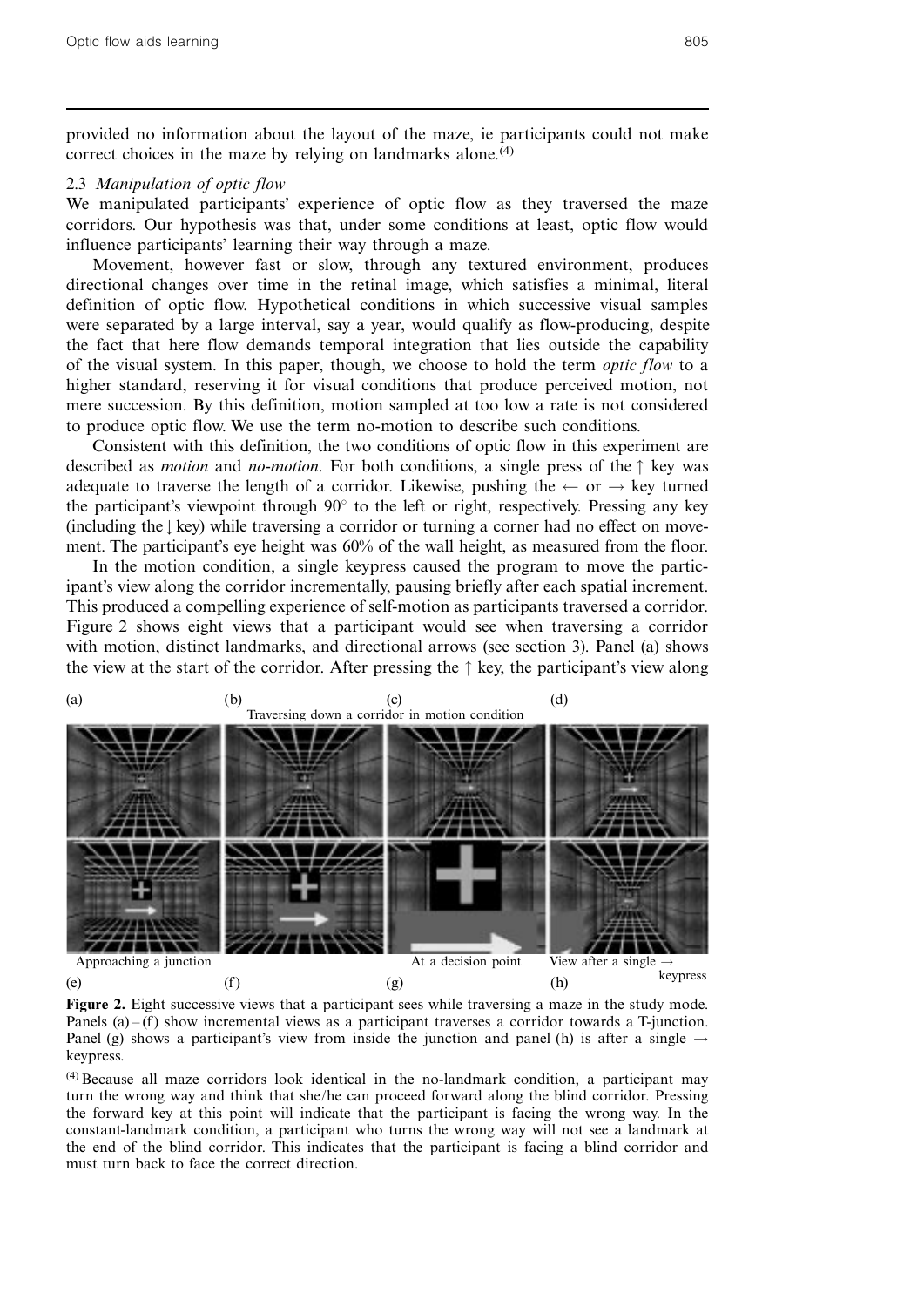the corridor was updated eight times, at equal intervals. This update rate of about 16 Hz was sufficiently high to produce an experience of smooth motion. The time taken to traverse the corridor was approximately 500 ms. Successive panels of figure 2 show six views that a participant would see. The final panel, figure 2h, shows the view after a  $90^\circ$  turn to the right. In both conditions, turning either left or right was instantaneous, ie there was no delay between pressing the  $\leftarrow$  or  $\rightarrow$  key and the participant's next view in the maze. As a result, participants got immediate feedback from turning because their view would change from seeing a wall (eg figure 2g) to looking down a corridor (figure 2h). In the no-motion condition, a single keypress moved the participant's view directly to the next junction, after a delay that was approximately equal to that in the motion condition. In this way, we ensured that the time taken to traverse a corridor was comparable in both the motion and no-motion conditions.(5)

# 3 Method

Participants traversed each maze successively in two different modes, study and test. In either mode, on a single trial, participants navigated a maze from start to finish. In the study mode, arrows on the wall of each T-junction indicated the correct turn at that junction. In the test mode, these arrows were absent. In the constant-landmark and distinct-landmark conditions, landmarks appeared on junction walls throughout both study and test trials. Participants began by navigating a maze twice in the study mode. They then performed test trials, one after another, until a criterion of three successive perfect trials had been achieved. A perfect trial was defined as one in which the maze was navigated from start to finish with no unnecessary keystrokes; that is, the studied pathway was reproduced perfectly.

# 3.1 Participants

Forty-eight Brandeis students (mean age 19.7 years) participated for payment. Three different groups of sixteen participants each (eight males, eight females) were randomly assigned to no-landmark, constant-landmark, and distinct-landmark conditions. Optic flow (motion versus no-motion) was manipulated within participants as described below.

### 3.2 Procedure

Participants first completed a practice phase consisting of four eight-junction mazes. These mazes were navigated twice in the study mode and then to a criterion of two consecutive perfect trials in the test mode. After this practice phase, participants learned twelve different twelve-junction mazes (six in the motion condition and six in the no-motion condition) to a criterion of three consecutive perfect trials. These mazes were also navigated twice in the study mode. If neither criterion was met after twelve test trials, the computer automatically advanced the participant to the next maze. This criterion prevented differential loss of participants across the three between-participant conditions. All sixteen mazes (four practice  $+$  twelve experimental) were presented in succession during a single session lasting approximately  $1 h^{(6)}$ 

Within each landmark group, motion and no-motion conditions alternated every two mazes. Half of the participants in each group navigated the alternating pattern of mazes with the motion condition first while the other half traversed the same ordered set of mazes with the no-motion condition first. Maze layouts were counterbalanced across the different orders.

 $<sup>(5)</sup>$  In order to equate the timing in the motion and no-motion conditions, we adopted a very</sup> fast rate of motion. On the assumption that participants' views are from an average eye height of 1.75 m, the equivalent rate of movement is greater than  $25 \text{ m s}^{-1}$ .

(6) At the conclusion of all mazes, we asked participants to complete a survey, rating how effective they thought landmarks and the optic flow had been in facilitating maze learning. None of the participants' ratings correlated with performance measures.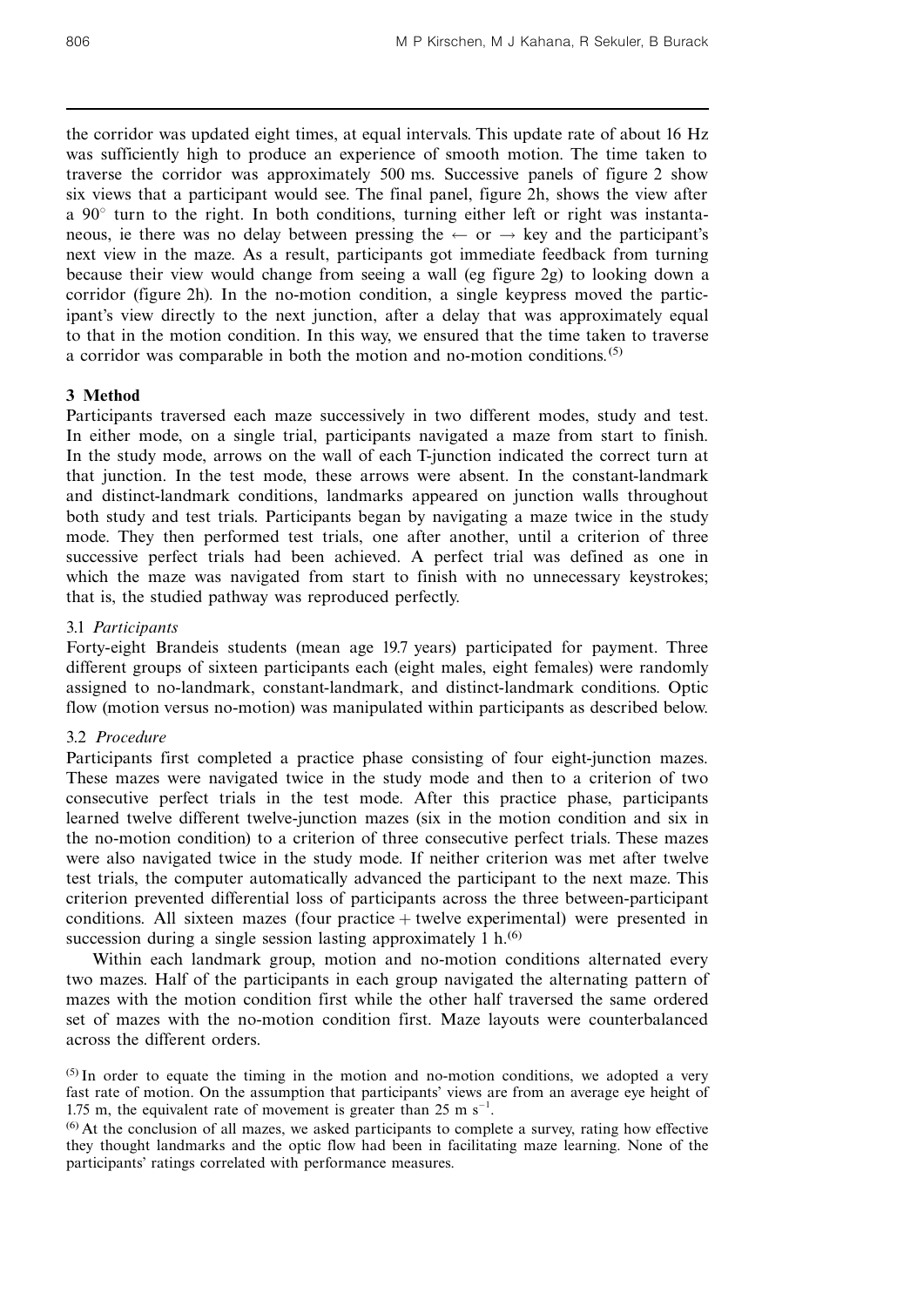#### 4 Results

We examined several dependent measures, including total time in maze, number of wrong turns at maze junctions, and IRTs as a function of maze junction for each participant's final three perfect trials. All results for this experiment were consistent with findings from two pilot studies we conducted while improving our experimental methods. The pilot studies were designed to compare maze learning in the motion and no-motion conditions. In the first pilot study, participants navigated mazes with no landmarks or with distinct landmarks. In the second pilot study, participants navigated mazes with either constant landmarks or distinct landmarks. Unlike experiment 1, landmark conditions were manipulated within participants in the pilot studies. In the second pilot study we also examined the effect of training and found that the advantage in the motion condition was significant only early in training. For this reason, we restrict our analyses of the current experiment to the first six of the twelve presented mazes.

Figure 3 shows time in maze as a function of degree of learning (vincentized trial number).<sup>(7)</sup> The three panels show vincentized learning curves for (a) the no-landmark, (b) constant-landmark, and (c) distinct-landmark conditions. As can be seen, participants took longer to traverse mazes in the no-motion condition, and this effect was especially pronounced in the no-landmark condition. Consistent with this observation, an analysis of variance (ANOVA) on time in maze yielded a significant main effect of motion  $(F_{1,45} = 16.46, \text{MSE} = 32.96, p < 0.01)$ , a significant motion  $\times$  landmark interaction  $(F_{2,45} = 3.84, \text{MSE} = 32.96, p = 0.029)$ , and a significant motion  $\times$ landmark  $\times$  degree of learning interaction  $(F_{10, 225} = 2.11, \text{MSE} = 9.23, p = 0.024)$ . A marginally significant main effect of landmark ( $F_{2,45} = 3.15$ , MSE = 186.07,  $p < 0.10$ ) was carried by the no-landmark, no-motion condition.

On certain trials some participants became disoriented and spent an unusually long time wandering through the maze. A characteristic feature of these trials is that at some point in the maze, participants turned around and started going backwards towards the start of the maze. We used this feature, retracing one's path, to classify trials as ones in which a participant was lost in maze. Figure 4 shows learning curves



Figure 3. Total time in maze as a function of degree of learning for experiment 1 with the lostin-maze values included. Filled circles mark the data from the no-motion conditions, and open circles mark the data from the motion conditions for (a) no-landmark, (b) constant-landmark, and (c) distinct-landmark conditions, respectively. Within each panel, learning curves are plotted in the upper graph, and the difference between motion and no-motion conditions is plotted in the lower graph. Error bars reflect 95% confidence intervals adjusted for between participant variability (Loftus and Masson 1994).

 $(7)$  Because participants took a variable number of trials to reach criterion, the number of trials was vincentized into six levels (Vincent 1912). This procedure was done separately for each maze a participant navigated.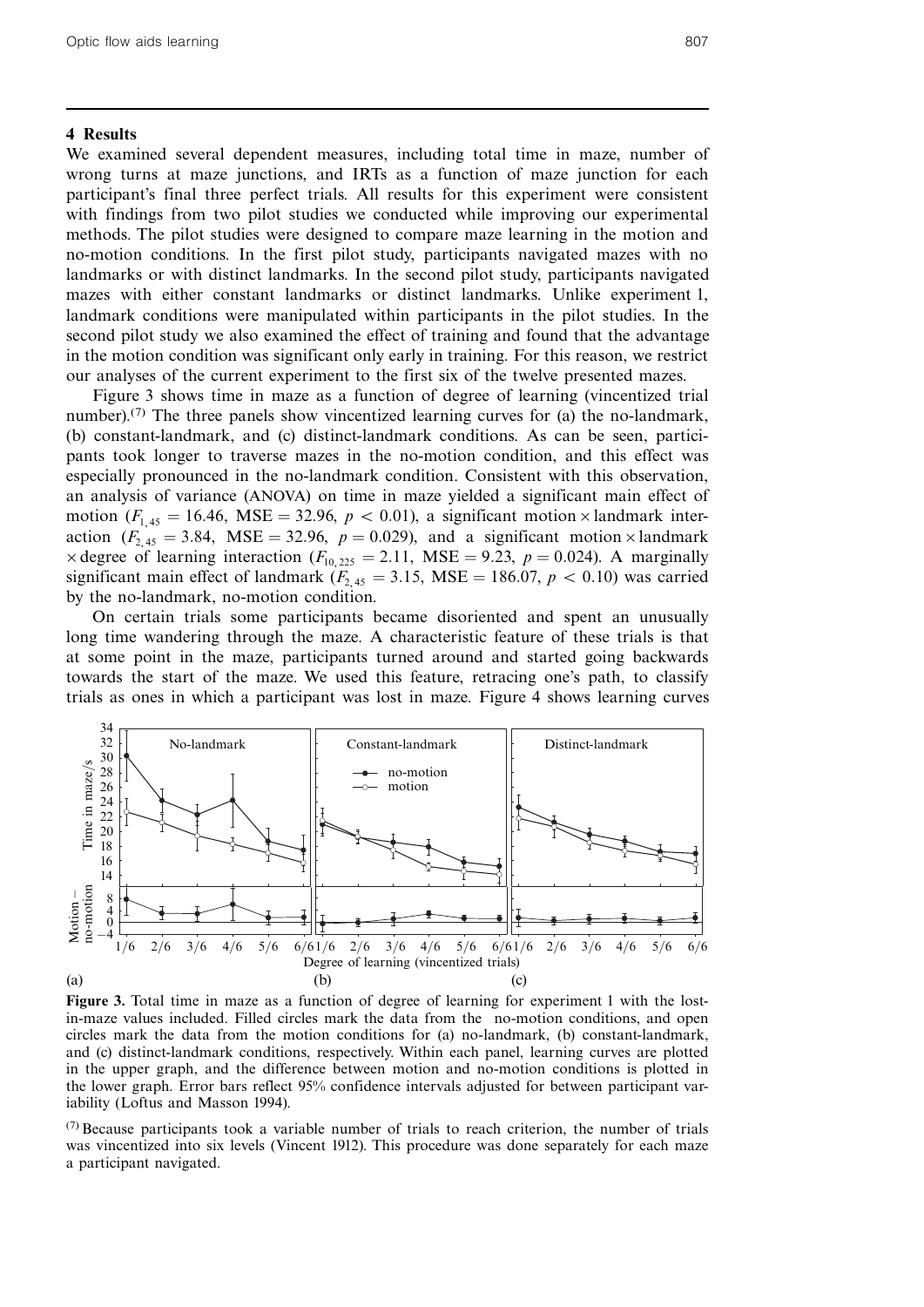

Figure 4. Total time in maze as a function of degree of learning in experiment 1 with data from lost-in-maze trials excluded from the calculations. In each panel, the percentages of lost-in-maze trials are indicated by separate numbers for the motion (M) and no-motion (nM) conditions. Participants are considered lost in maze on a given trial if they backtracked (or retraced their path) at any point while traversing the maze.

in each of the three landmark conditions with these lost-in-maze trials excluded. Although the general patterns of these results are quite similar to those shown in figure 3, the exclusion of lost-in-maze trials attenuated the motion effect in the no-landmark condition. This reduced the motion  $\times$  landmark interaction to below the significance threshold  $(F_{2,45} = 2.21, \text{ MSE} = 24.96, p = 0.12)$ , but preserved the significant main effect of motion  $(F_{1,45} = 14.94, \text{MSE} = 24.96, p < 0.01)$ .

We also examined the effect of motion and landmark conditions on participants' error rates, where an error is defined as a wrong turn at a maze junction. Note that by convention, even if a participant backtracks through the maze, the maximum number of errors cannot exceed the number of junctions, ie multiple errors at the same junction count as one error. Unlike time in maze, error rates were not statistically different across motion and no-motion conditions (lost-in-maze trials included,  $F_{1,45} = 1.87$ ,  $MSE = 4.12$ , ns; and lost-in-maze trials excluded,  $F_{1,45} = 1.93$ ,  $MSE = 2.63$ , ns). In addition, neither the main effect of landmark nor the motion  $\times$  landmark interaction effect reached significance (either with lost-in-maze data included or excluded).

Figure 5 shows IRT serial-position curves for the final three perfect trials (note that the number of learning trials is not the same for the motion and no-motion conditions). An ANOVA on IRTs between maze junctions yielded a significant main effect of output position  $(F_{11,484} = 12.39, \text{ MSE} = 0.039, p < 0.01)$ . Although there appears to be slight differences in IRTs across landmark and motion conditions, none of these effects approached significance—landmark  $(F_{2,44} = 1.18, \text{MSE} = 0.44, \text{ns})$ and motion  $(F_{1,44} = 2.06, \text{MSE} = 0.043, \text{ns})$ —nor did they interact with output position (all interactions,  $F < 1$ ).



Figure 5. Inter-response times (between junctions) for the final three perfect trials in experiment 1.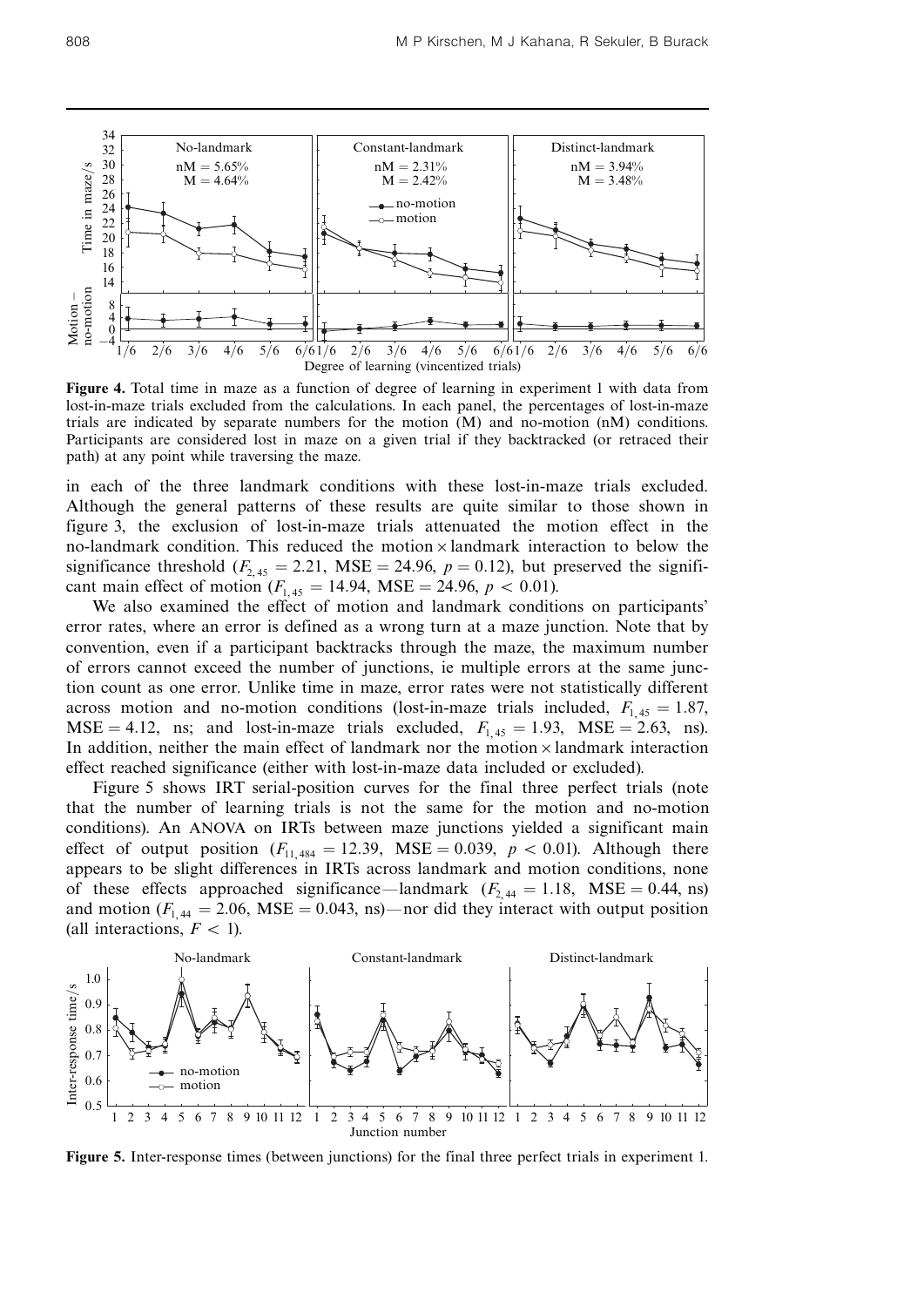The phenomenon of response bursting (eg Kahana and Jacobs  $2000$ ) a single slow response preceding each succession of fast responses—is clearly apparent in all conditions. Because this response pattern persists despite averaging the data over mazes of different spatial structures, it can be concluded that this IRT pattern is not dictated by maze structure, but rather by human cognition. This temporal output pattern is characteristic of verbal sequence memory. The pattern of IRTs suggests that participants code several elements of the sequence as a single higher-order unit, or chunk (eg Johnson 1972; Kahana and Jacobs 2000; Martin and Noreen 1974; Terrace 2000). Because it takes time to retrieve each chunk, IRTs are relatively short within a chunk, but are relatively slow at boundaries between successive chunks. Although this account is somewhat circular (the properties that define a chunk are also the properties that chunking is designed to explain), the IRT data in our maze task and in studies of symbolic lists are strikingly similar.

Although the effects of optic flow suggest that participants are using some type of spatial information to orient themselves, the IRT data and participants' self-reports suggest that the maze is ultimately learned as a series of left and right turns. The spatial dimension of the task re-asserts itself when participants make an error and need to know where they are in the sequence. In this case, either motion or landmarks may provide orienting information and prevent the participant from becoming lost in maze.

# 5 Discussion

The effect of optic flow on learning (in this experiment and in two pilot studies with the same paradigm) proved to be fragile: moderate familiarity with the task caused the effect to disappear. Because of the highly constrained nature of the multiple T-junction maze, participants could effectively learn the maze in a purely symbolic mode, as a series of turns. Nonetheless, even with T-junction mazes, we found significant effects of optic flow, especially when landmarks were absent. One can imagine other kinds of spatial navigation experiments, using the same basic methodology, that would promote greater reliance on spatial rather than symbolic coding. As a step in that direction, we created a spatial-memory task that was free from the physical constraints of the T-junction maze and, therefore, was less likely to facilitate symbolic encoding of the environment.

# 6 Experiment 2: Remembering targets in a city-block environment

In experiment 1, participants did not need a spatial representation of the environment in order to complete a multiple T-junction maze. A memorized sequence of left and right turns would suffice. In designing experiment 2 we had two main objectives: first, we aimed to develop a spatial learning task that would be more resistant to symbolic coding; and, second, we sought to clarify the role of optic flow in spatial learning. Our plan was to refine the manipulation of optic flow, varying the degree of optic flow rather than its presence or absence.

# 7 Method

Instead of constraining participants' movement to the one path defined by the corridors, turns, and dead ends of a maze, our new paradigm allowed participants to move in any direction through a city-block environment. Because the goal was to encourage participants to form a spatial representation of the environment, we asked participants to traverse *different* paths from a start position to a target location. It was our hope that, by approaching the target along several different routes in succession, participants would form a more accurate spatial representation of the target location within the environment. In addition, we allowed participants to move multiple city-blocks in one direction by holding down a key. This feature was intended to discourage participants from counting city-blocks as they traversed the environment.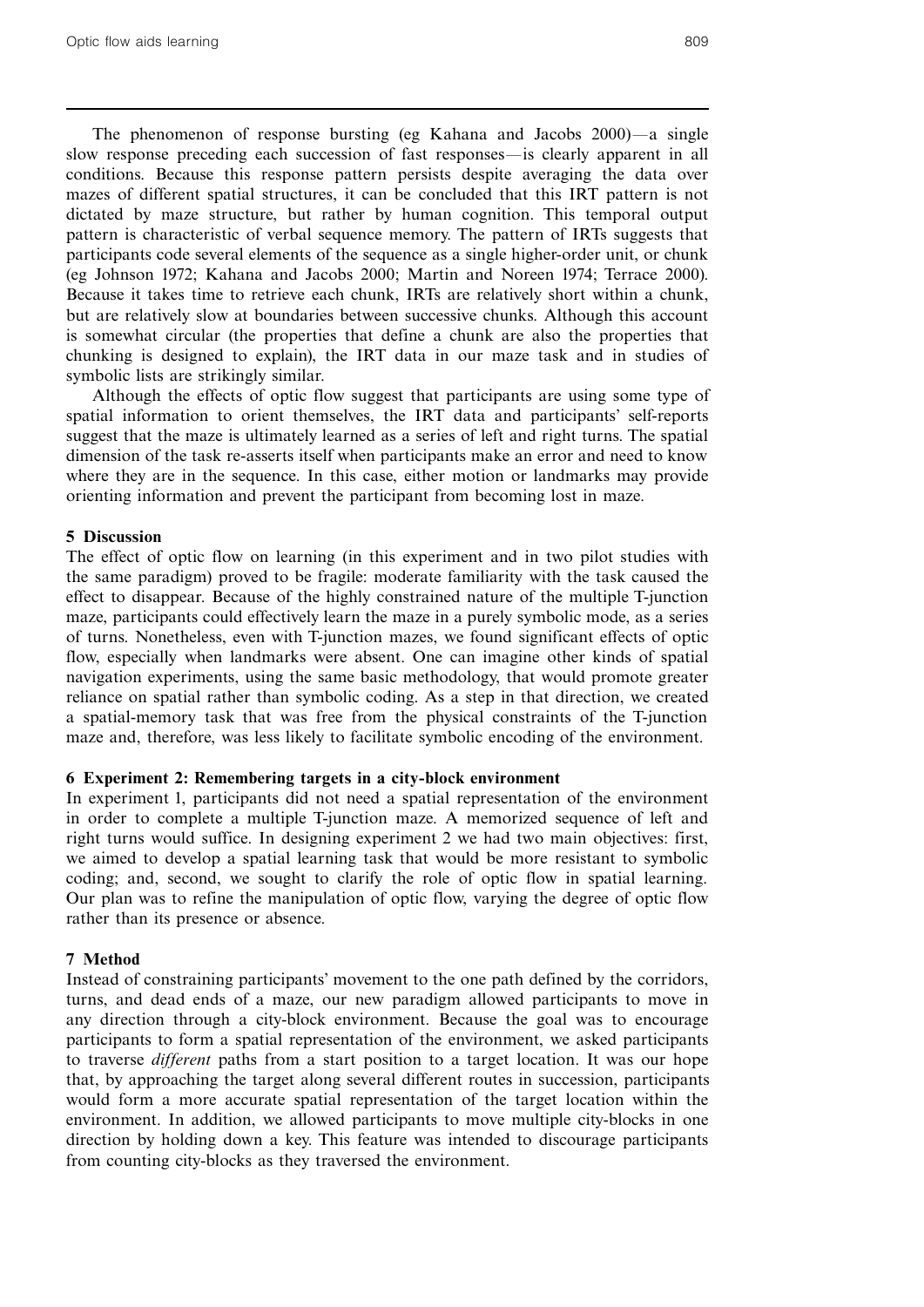Several measures were taken to eliminate visual cues from the city-block environment. The size of the environment was greatly increased because a pilot study indicated that participants were using perimeter walls as visual landmarks to help locate the target. The textures on the floor, ceiling, and walls were modified to create a homogeneous environment of random-luminance squares. Additionally, this new texture made the corridors of the environment endless, making it impossible to use the perimeter walls as distal cues to the target location.

The city-block environment consisted of  $25$  north  $-$  south and  $25$  east  $-$  west corridors. All walls, ceiling, and floor were covered with low-contrast squares of random luminance (Michelson contrast 7%, mean luminance 75 cd  $m^{-2}$ ), creating an environment that was uniformly patterned. The environment was navigated from an egocentric perspective with the four arrow-keys on a standard computer keyboard. The navigator's eye height was 60% of the wall height.

#### 7.1 Manipulation of optic flow

For this experiment we improved the optic-flow manipulation in several important ways. First, rather than comparing optic flow with no optic flow, we varied the salience of the optic flow. Second, we increased realism by providing appropriate optic flow when participants made turns in the environments; in the previous experiment, a turn produced no such flow. Third, we slowed the speed at which participants traversed corridors by a factor of 7, bringing the rate of movement through the environment into line with rates used in other studies (eg Warren 1998). This decrease in speed also gave participants a more realistic sense of the virtual distances they were traversing. Finally, we were able to precisely equate the rate of the optic flow in the fluid and choppy conditions, ensuring that the time taken to traverse a corridor in both conditions was exactly 2.5 s.

The two optic-flow conditions in this experiment will be described as *fluid* and choppy. The mean rate of optic flow along the corridors for both of these conditions was two eye heights per second.<sup>(8)</sup> In the fluid condition, the display was updated 50 times during movement along a corridor; in the choppy condition, the display was updated just twice during the same distance. This 25-fold difference in the rate at which the display was updated produced distinctly different impressions of self-motion. Pauses of different lengths between successive display updates equated the time to move down a corridor in the two conditions. Optic flow was also present during turning, with the display being updated 15 times during a turn in the fluid condition and just twice during the choppy condition.

As in experiment 1, a single press of the  $\uparrow$  or  $\downarrow$  key was necessary to traverse an entire city-block. Likewise, pushing the  $\leftarrow$  or  $\rightarrow$  key resulted in rotating through 90° in the appropriate direction. After a single keypress, the program moved the participant's view along the city-block corridor incrementally, with a brief pause after each spatial increment. Pressing any key while traversing a corridor or turning a corner had no effect on movement. However, multiple blocks could be traversed by holding down the  $\uparrow$  or  $\downarrow$  key. Likewise, holding down the  $\leftarrow$  or  $\rightarrow$  key resulted in multiple turns in the appropriate direction.

The upper three panels,  $(a) - (c)$ , in figure 6 show a participant's view while traversing through two city-blocks (requiring two  $\uparrow$  keypresses) in the study mode. The forward arrows on the floor and the suspended left arrow direct the participant along the study route to the target position. Panel (d) shows the participant's view after a single  $\leftarrow$ keypress and panel (e) shows the view as the participant approaches the target location (indicated by a diamond symbol). After navigating along directed paths to the target, (8) The measure of eye heights per second is the standard way to describe speed of movement in virtual environments. Since it is difficult to map conventional units (such as meters) onto virtual units, eye heights per second relates rate of movement to the height of the navigator in the opticflow field. Two eye heights per second is approximately equal to a brisk walk.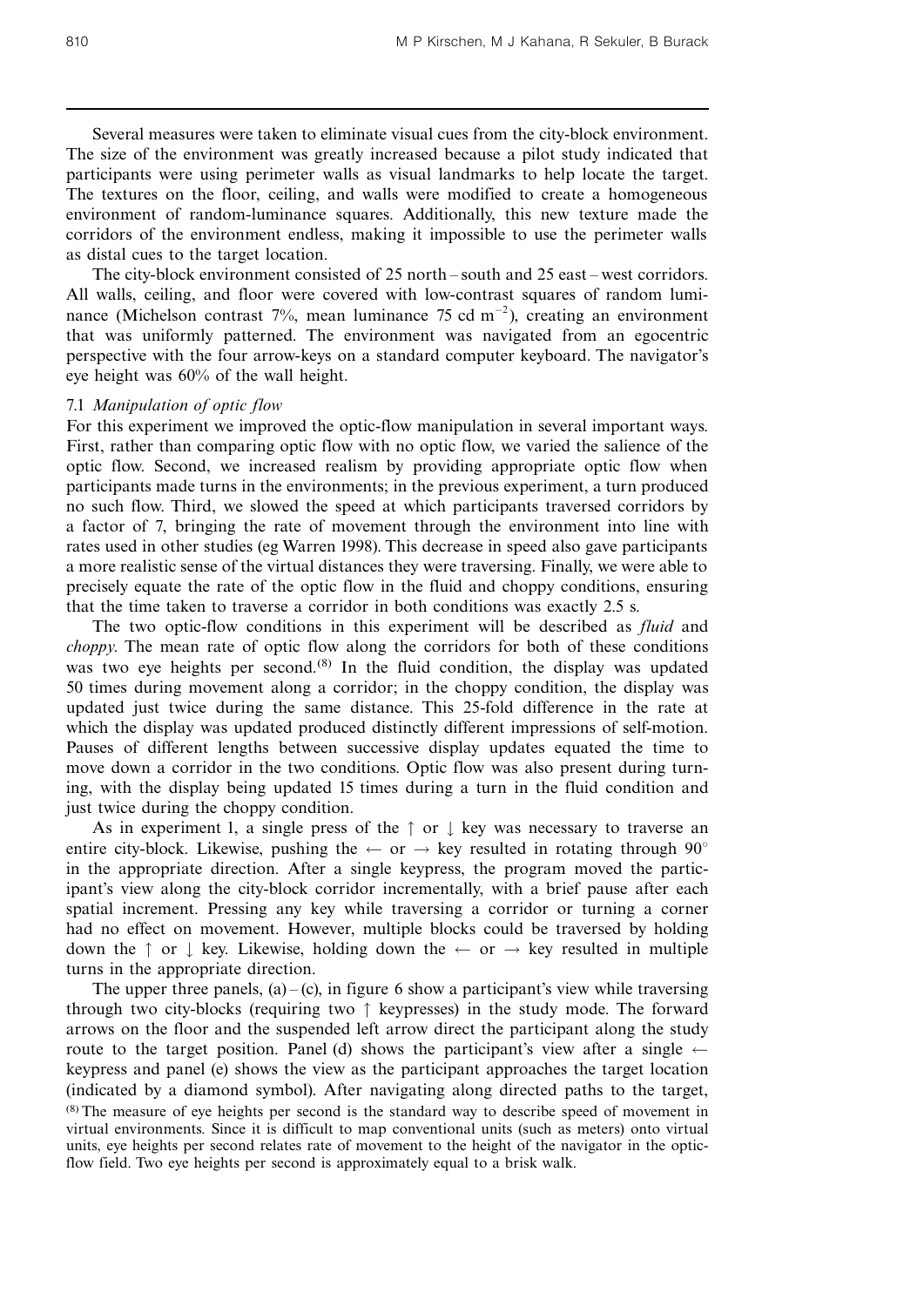

Figure 6. Views from within the city-block environment. See the text for a complete description of the individual panels.

participants attempt to find the target without any directional arrows. A view of the environment without these arrows (test mode) is shown in panel (f).

#### 7.2 Targets and routes

Participants learned the location of a target in the environment by following a series of four different routes, designated by arrows (as in experiment 1). Each route from the center of the environment (the starting location) to a target position comprised five turns, and covered a total of 23 city-blocks. The lengths of the straightaways between turns varied between one and five city-blocks (uniform distribution). Routes that intersected themselves were excluded. All legitimate routes between the starting location and a target position were created, and four were chosen at random. These same four routes to a given target position were traversed by all participants in all conditions. Because experiment 1 indicated that the presence of visual cues masked the effect of optic flow, no visual landmarks were present along the route to aid participants in navigation.

Figure 7a shows the eight different target positions used in this experiment. The participant's starting location is indicated by a triangle, and the starting orientation is facing the top of the page or north. Target positions, represented by crosses, were distributed throughout the environment, with two targets lying in each of the four quadrants. Figures  $7b - 7e$  are aerial diagrams of the four arrow routes leading participants to one of the target locations.

#### 7.3 Participants

Sixty-four students (thirty-two male and thirty-two female, mean age 21.3 years) participated for either monetary compensation or course credit. The experiment was conducted in a single sitting of approximately 1.25 h.

# 7.4 Procedure

Before beginning the experiment, participants were introduced to both the fluid and the choppy optic-flow conditions. Participants were given 45 s to locate a randomly placed blue diamond within the environment, without the aid of any arrows. This allowed participants to become familiar with both the layout of the environment and the movement associated with each arrow-key. The program stopped after 45 s if the target had not been found. This was repeated for both optic-flow conditions.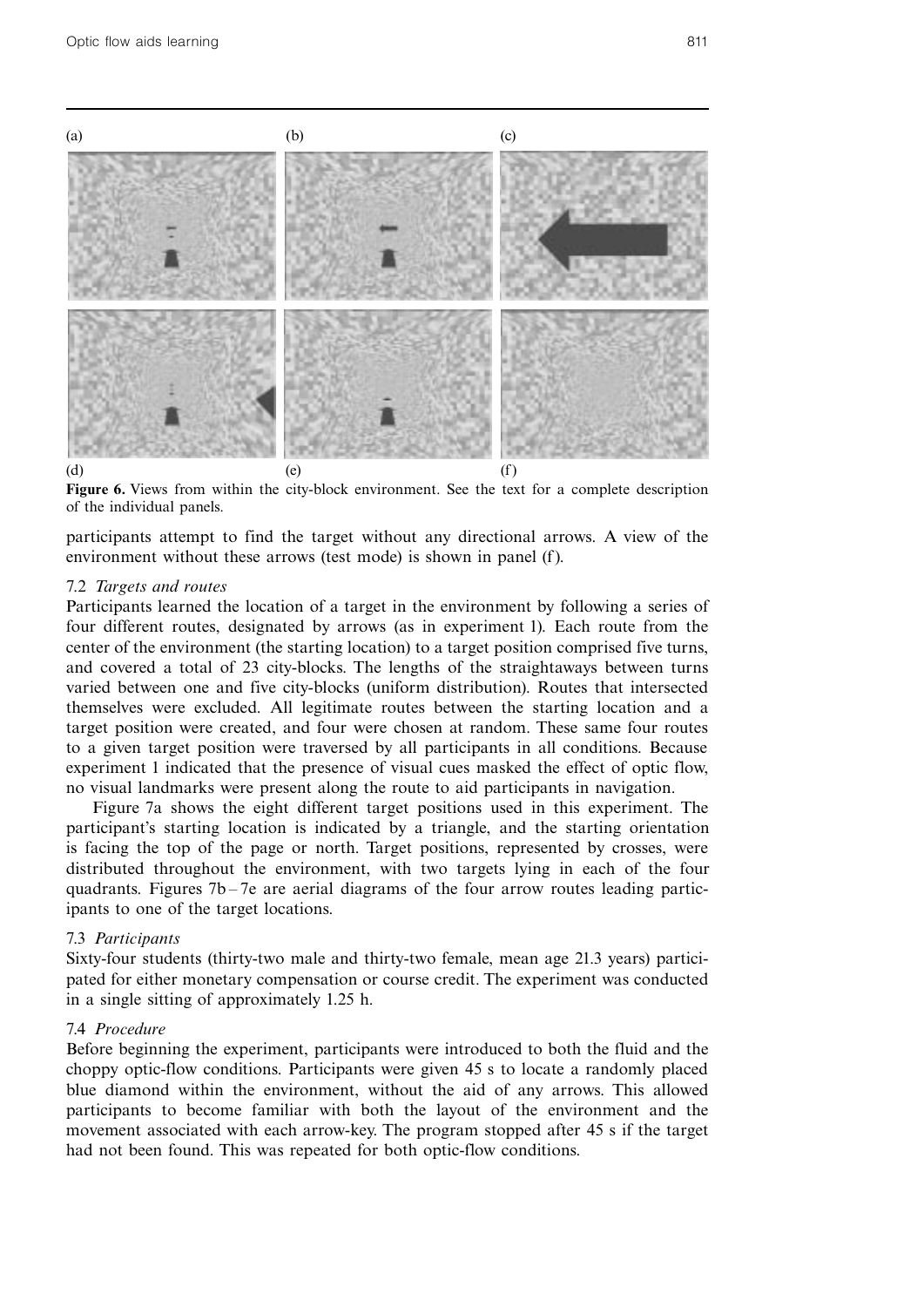

Figure 7. (a) The placement of eight different target locations (represented by small dots) in the city-block environment. The triangle in the center indicates the starting position and direction.  $(b) - (e)$  Illustration of the four study routes that a participant would navigate to learn the location of the target position.

The experiment consisted of one practice target and eight experimental targets, all presented in a study/test paradigm. Participants first learned the target position by following a series of four different arrow paths (study mode). All paths began in the center of the environment (facing north), and the target position was indicated by a blue diamond placed on the floor of the final junction.

Participants were instructed to remember the location of the target with respect to their starting location. In addition, special emphasis was given to the importance of not deviating from the designated path. In the test phase, neither the arrows nor the blue diamond were visible. Beginning at the same start location, participants were to navigate directly to where they remembered the blue diamond to be and press an exit key. After this single traversal, participants were asked to make a confidence judgment (on a scale from 1 to 7) based on their performance. Participants were then given feedback as to their approximate distance from the actual target.(9)

All participants completed trials with each of the eight target positions. Four of these trials were done with fluid optic flow, and four with choppy optic flow.(10) The order of the target positions, and the assignment of target positions to the two opticflow conditions were counterbalanced across participants. For each target position, the order of the four study paths was randomized. The practice target was navigated in the fluid optic-flow condition.

 $(9)$  Feedback was based on the number of city-blocks the participant landed from the actual target. If the participant remembered the exact target location, the computer displayed the message, ``Congratulations, you landed directly on the target!!''. If the subject did not land precisely on the target location, but did land within 3 city-blocks, the message read, "You landed very close to the target position." Between 4 and 7 blocks away the message read, "You landed in the vicinity of the target position.'' And if the participant landed more than 8 blocks from the target position, the message read, "You landed quite a way from the target position."

<sup>(10)</sup> At the conclusion of the experiment, participants were given a survey, similar to the one in experiment 1. Participants were asked to judge whether the optic-flow manipulation affected their performance. They were also asked to rate the quality of their sense of direction. None of the participants' judgments correlated with performance measures.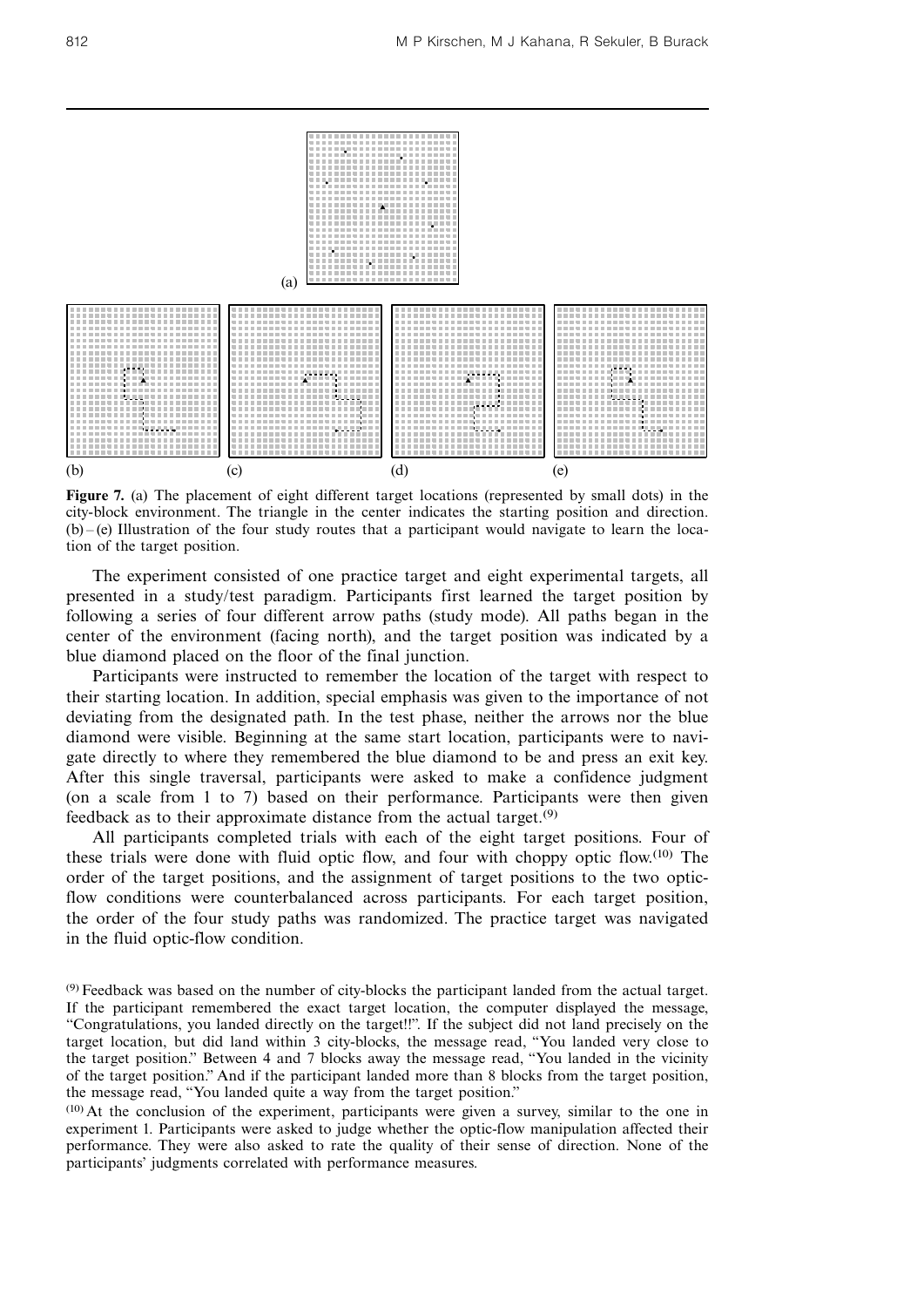# 8 Results

Overall, participants performed well, landing on the exact target position on 37% of all trials and navigating to within two city-blocks of the target on 54% of all trials. Of trials (37% of the total) on which participants landed exactly on the target location, 58% were traversed with fluid optic flow, whereas only 42% were traversed with choppy optic flow ( $\chi^2 = 4.7$ ,  $p < 0.05$ ). Optic flow also affects the average Euclidean distance between the remembered target positions and the actual target positions. An ANOVA on this error measure yielded a significant main effect for fluidity of optic flow  $(F_{1,63} = 9.96, \text{ MSE} = 5.32, p < 0.01)$ . Additionally, optic flow affects the total time spent navigating the environment  $(F_{1,63} = 20.07, \text{ MSE} = 111.94, p < 0.01)$ . However, the number of keystrokes used was not significant  $(F < 1)$  between the two optic-flow conditions. Table 1 reports the means and standard errors for these three measures. In addition to these objective measures, participants' confidence judgments indicated that they were well aware of the accuracy with which they navigated to a target position. Higher-rated confidence correlated strongly with proximity to target ( $r = 0.47$ ,  $p < 0.01$ , two-tailed).

Figure 8 shows a histogram of the number of keystrokes taken to reach the remembered target location for all trials. The choppy optic-flow condition is represented by the solid gray line and the fluid optic-flow condition by the broken black line.

Table 1. The average error (Euclidean distance measure of how far a participant landed from the actual target), the average total time spent in the environment, and the average number of keystrokes a participant used to reach the remembered target, for fluid and choppy optic-flow conditions. Standard errors are shown in parentheses.

| Performance<br>measure | Optic flow  |              |
|------------------------|-------------|--------------|
|                        | choppy      | fluid        |
| Average error          | 4.5 $(0.3)$ | 3.2(0.3)     |
| Total time/s           | 55.0 (1.9)  | 46.6 $(1.5)$ |
| Keystrokes             | 18.2(0.5)   | 18.3(0.5)    |



Figure 8. Histogram of the number of keystrokes used in reaching the remembered target location. Choppy optic flow is represented by the solid gray line and fluid optic flow by the broken black line. There were 28 keystrokes in all arrow routes leading participants to the target location in the learning phase and it took an average of 12.5 keystrokes to reach targets when using an L-path strategy (see text for details).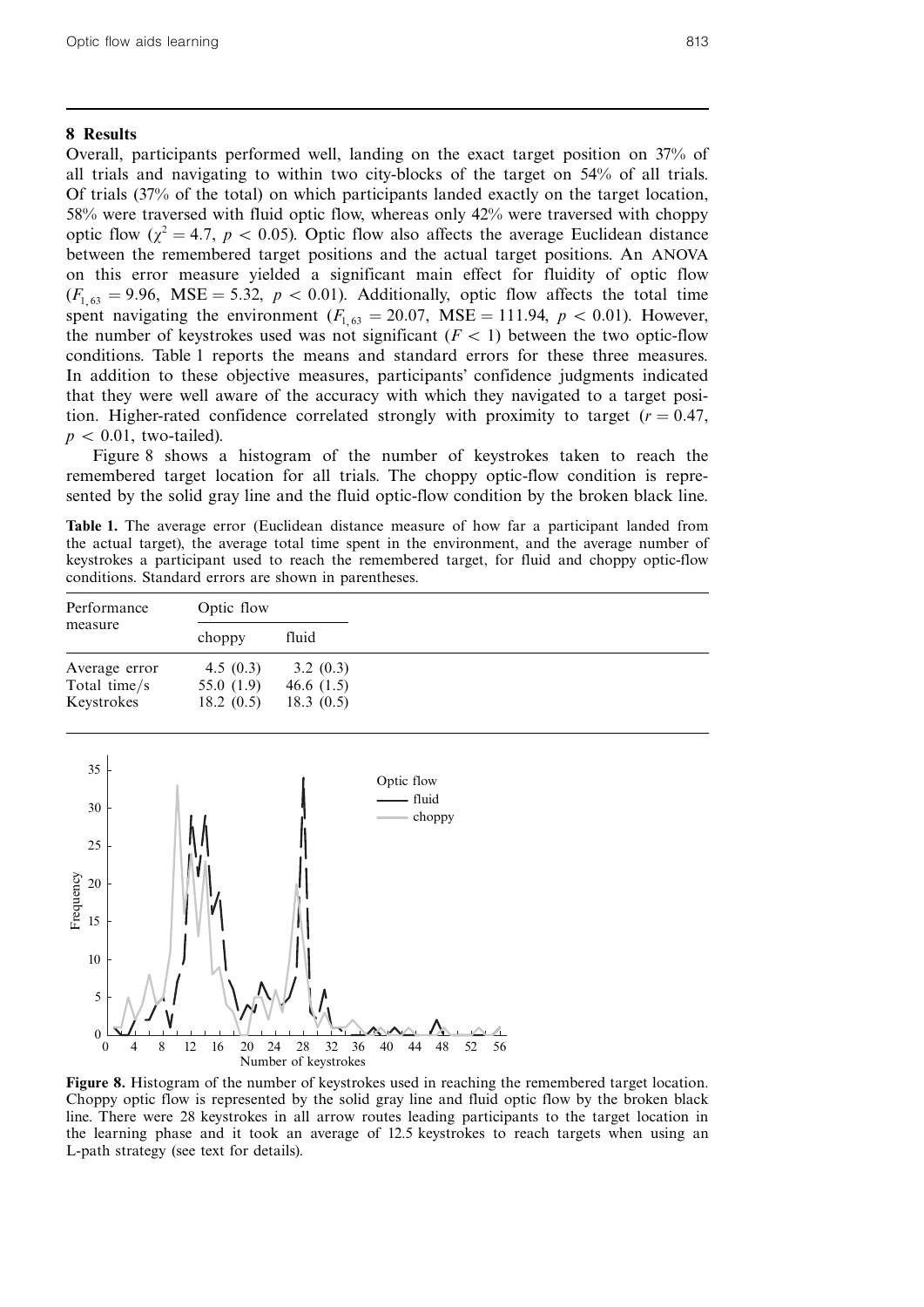Both distributions are bimodal, with the first mode concentrated around  $10 - 15$ keystrokes and the second centered around  $27 - 28$  keystrokes. As will become apparent, these distributions are useful for identifying the strategies participants used to reach the remembered location of the targets.

Table 2 reports the average error for the fluid and choppy optic-flow conditions at each target position. Because each participant navigated to each target position once, either with fluid or choppy optic flow, the interaction between optic flow and target position could only be assessed by computing independent sample t-tests for each target position. Although only one target position exhibited a statistically significant advantage of fluid optic flow, there was a strong trend for target locations situated behind the participant (as judged from the starting orientation) to be more difficult to remember in the presence of choppy optic flow.

Table 2. Euclidean distance between remembered and actual target locations for fluid and choppy optic-flow conditions. The first column gives the Cartesian coordinates of each target position.

| Coordinates | Optic flow | $t_{62}$ , p (two-tailed) |                   |  |
|-------------|------------|---------------------------|-------------------|--|
|             | fluid      | choppy                    |                   |  |
| (7, 4)      | 2.57       | 2.69                      | $0.165$ , ns      |  |
| (3, 8)      | 3.88       | 2.89                      | $-0.87$ , ns      |  |
| $(-6, 9)$   | 3.40       | 2.97                      | $-0.430$ , ns     |  |
| $(-9, 4)$   | 2.37       | 4.27                      | 1.756, $p < 0.1$  |  |
| $(-8, -7)$  | 2.68       | 5.82                      | 2.047, $p < 0.05$ |  |
| $(-2,-9)$   | 3.33       | 5.90                      | 1.896, $p < 0.1$  |  |
| $(5, -8)$   | 3.61       | 6.21                      | 1.789, $p < 0.1$  |  |
| $(8, -3)$   | 3.73       | 5.12                      | $1.180$ , ns      |  |

# 9 Discussion

Participants navigated to the remembered target position with greater accuracy in the fluid optic-flow condition than in the choppy optic-flow condition. They also required less time to locate the remembered target position with fluid optic flow. Why then, did participants use approximately equal numbers of keystrokes in both conditions?

Participants used two main strategies to navigate to the remembered target location. Some participants attempted to retrace one of the study routes (which were all composed of 28 keystrokes), while other participants took a more direct, L-shaped path to the remembered location. An L-path is composed of two segments (not necessarily of the same length) separated by a single turn. Navigating to a target location by using an L-path strategy required an average of 12.5 keystrokes. Figure 9 illustrates both an L-shaped path and a path that mimics an arrow route to the correct target position.<sup>(11)</sup>



Figure 9. Illustrations of two possible strategies a participant might have taken to get to the correct target location. Panel (a) illustrates a participant who retraced one of the studied paths. Panel (b) illustrates a participant who attempted to take the most direct, L-shaped, path from the start to the target position.

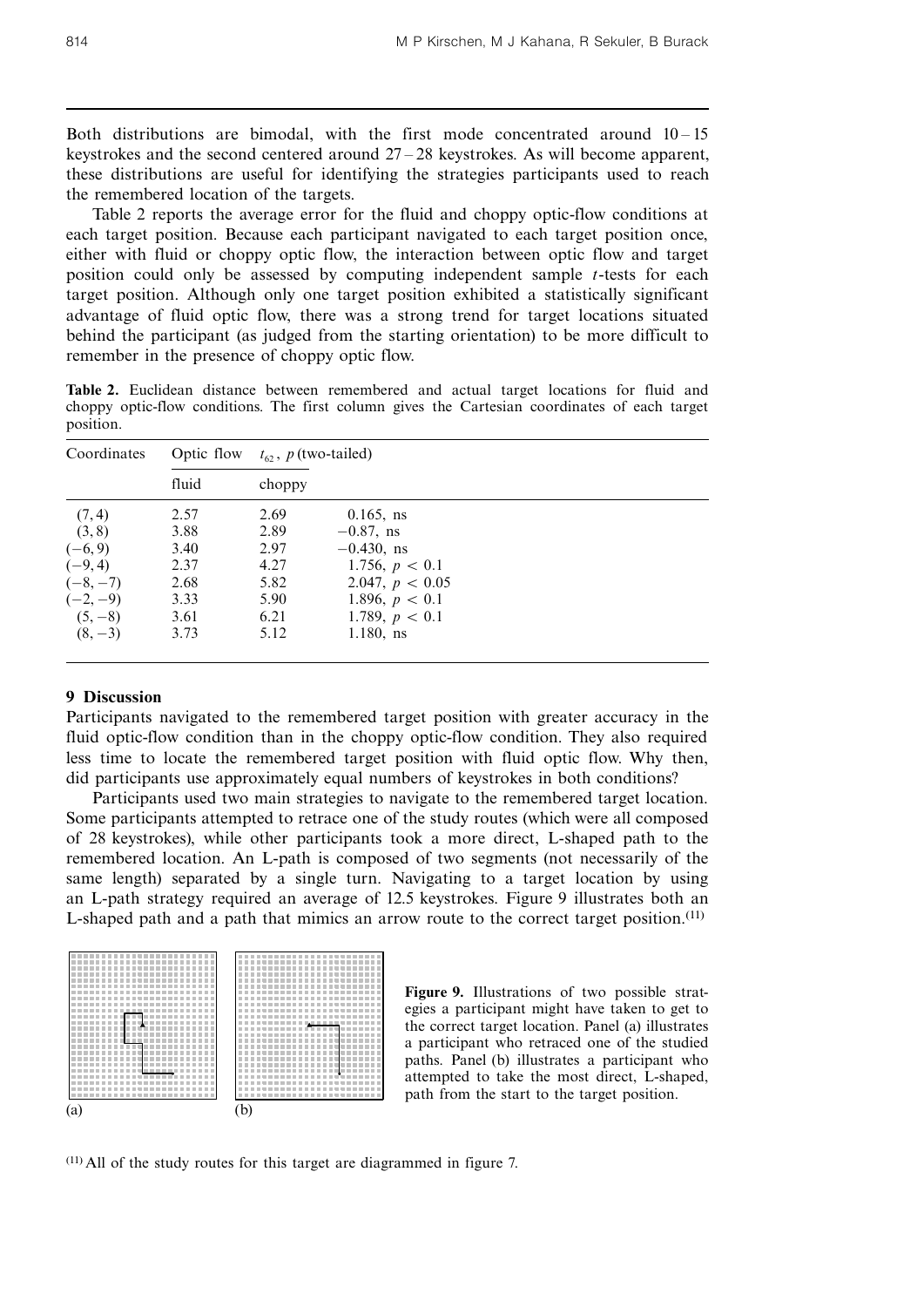Participants were remarkably consistent in the strategy they employed to locate the target position. Forty-eight of the sixty-four participants used the same strategy every time they navigated to a correct target location. Of these, thirty-two used an L-path strategy, whereas only sixteen retraced one of the study routes. Of the remaining sixteen participants, twelve never landed correctly on a target location, and four never used either of the two dominant strategies.

Figure 10 illustrates how performance varies with strategy. Overall, participants who used the L-path strategy were more accurate in remembering the target location than were participants who used the retracing strategy ( $F_{1,46} = 12.79$ , MSE = 10.88,  $p < 0.01$ ). However, for both groups, participants landed closer to the target location with fluid optic flow than with choppy optic flow  $(F_{1,46} = 11.49, \text{ MSE} = 5.23, p < 0.01)$ . A marginally significant strategy  $\times$  optic flow interaction effect ( $F_{1, 46} = 3.24$ , MSE = 5.22,  $p = 0.079$ ) was also observed.



Figure 10. Mean error (Euclidean distance from target) as a function of strategy (L-path versus retracing one of the studied routes). Participants were included in a strategy group if they used that strategy every time they navigated directly to a target position. The number of participants in each group is indicated below the strategy labels. Fluid optic flow is represented by the white bars and choppy optic flow by the black bars. Error bars represent the standard error of the mean.

When successfully retracing one of the four study routes, participants followed the first or last route about twice as often as the intermediate routes. Owing to the small number of participants who adopted this strategy, this effect did not reach significance  $(\chi^2 = 6.00, p = 0.11)$ . Participants' tendency to follow the first or last route more often than the middle routes is consistent with the general phenomena of serial position effects in memory. Even in very short lists, there is a reliable tendency for early and late list items to be remembered better than interior list items (see Murdock 1974, for a review).

In order to correctly navigate to the target position, a participant must put together (or perform path integration on) all pieces of the studied paths. This leads to an explanation for why participants used approximately the same number of keystrokes in both the fluid and choppy optic-flow conditions, yet navigated closer to the actual target position with fluid optic flow. The presence of choppy optic flow interrupts path integration, making it difficult to put the pieces of the path together. Participants knew the lengths of the different segments of the path and, therefore, knew the distance to the target, but were unable to determine the correct direction of the target (ie participants knew the lengths of the segments between the five turns, but could not deduce which direction to turn at those junctions). Approximately the same number of keystrokes was used in both optic-flow conditions irrespective of whether the participant landed directly on the target location. The approximate equivalence in number of keystrokes for the two optic-flow conditions also held individually for forward/backward movements ( $F_{1,63} = 0.10$ , MSE = 0.63, ns) and left/right turns ( $F_{1,63} = 0.41$ , MSE = 0.16, ns).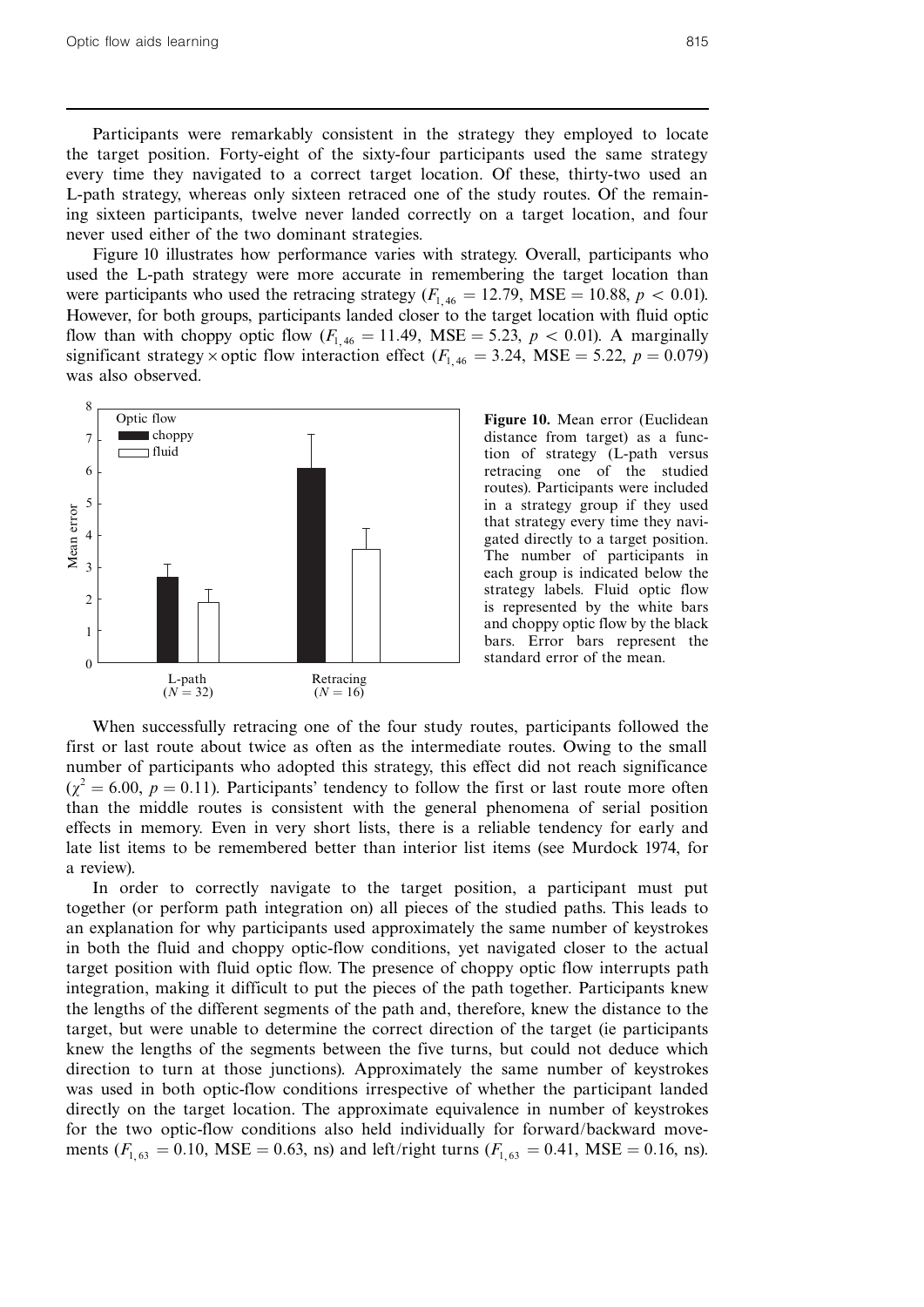This suggests that participants knew how far away the target position was and how far they had to navigate to get there, but they had greater difficulty constructing the proper path when the salience of optic flow was diminished.

## 10 General discussion

Studies of wayfinding in natural environments sometimes describe people's behavioral strategies in terms that are starkly binary. For example, wayfinders are portrayed as depending either on landmark-related information, or upon information derived from dead reckoning or from some general sense of direction. Moreover, these strategies have been ascribed to variables such as gender (Astur et al 1998). Our experiments, which showed no gender-related differences in performance or information usage, show that people can and will exploit various sources of information to help them learn their way around an environment. The relative importance of particular sources of information varies with the properties of the environment, and with the availability of alternative sources of information. For example, in the mazes of our first experiment, the effects of optic flow suggest that participants are using some form of spatial information to orient themselves. However, the IRT data and participants' self-reports suggest that the maze is ultimately learned as a series of left and right turns. The temporal output pattern, characterized by bursts of three responses followed by a pause, is one that is usually associated with verbal sequence memory (Kahana and Jacobs 2000). The spatial dimension of the maze reasserts itself when participants make an error and need to know where they are in the sequence. In this case, either motion or landmarks may provide orienting information and prevent the participant from becoming lost in maze. When landmarks were present, they were not used to cue a particular direction of turn, say right or left. Instead, the landmarks served as an indicator to participants of whether they had made the correct decision at that junction. If a correct turn was made, a landmark would be visible in the next junction.

Our second experiment eliminated some constraints on participants' behavior. The results provided striking evidence that participants can integrate separate experiences with several different paths into a new, more efficient path. This behavior is reminiscent of the path integration behavior that Gallistel (1995) observed in desert ants and other creatures. However striking the parallel, it is important to remember that humans are not ants. In our experiment, for example, many people consistently chose another strategy, namely retracing one of the paths they had been led along during the training phase of the experiment. So, in our species, both strategies—path integration and retracing a previously taken path—coexist, and are available. One can imagine conditions that might modulate the relative frequencies with which the two are used. For example, if excess or unnecessary steps (keystrokes) carried a large penalty, one would expect a greater tendency to attempt to rely on path integration.

The two types of artificial environments we used far from exhaust the set of all virtual environments that could be valuable in research on wayfinding. The same can be said for the two types of tasks that we set for our participants. Because our results suggest that both environment and task influence wayfinding strategies and performance, it is important not to overgeneralize from the outcomes described above. For example, both our virtual environments were highly contrived, having relatively flat spatial organizations, with uniformity of spatial detail. Many natural or man-made environments have levels of detail that vary from one region of the environment to another, and this variation itself should influence strategies for learning and wayfinding. Consider, for example, geographical units that are laid out as a series of interconnected center-spoke units. The spokes connecting two units may be relatively undifferentiated (unpopulated by people or significant man-made landmarks), while each of the centers (such as town centers) are filled with both people and landmarks. The strategy needed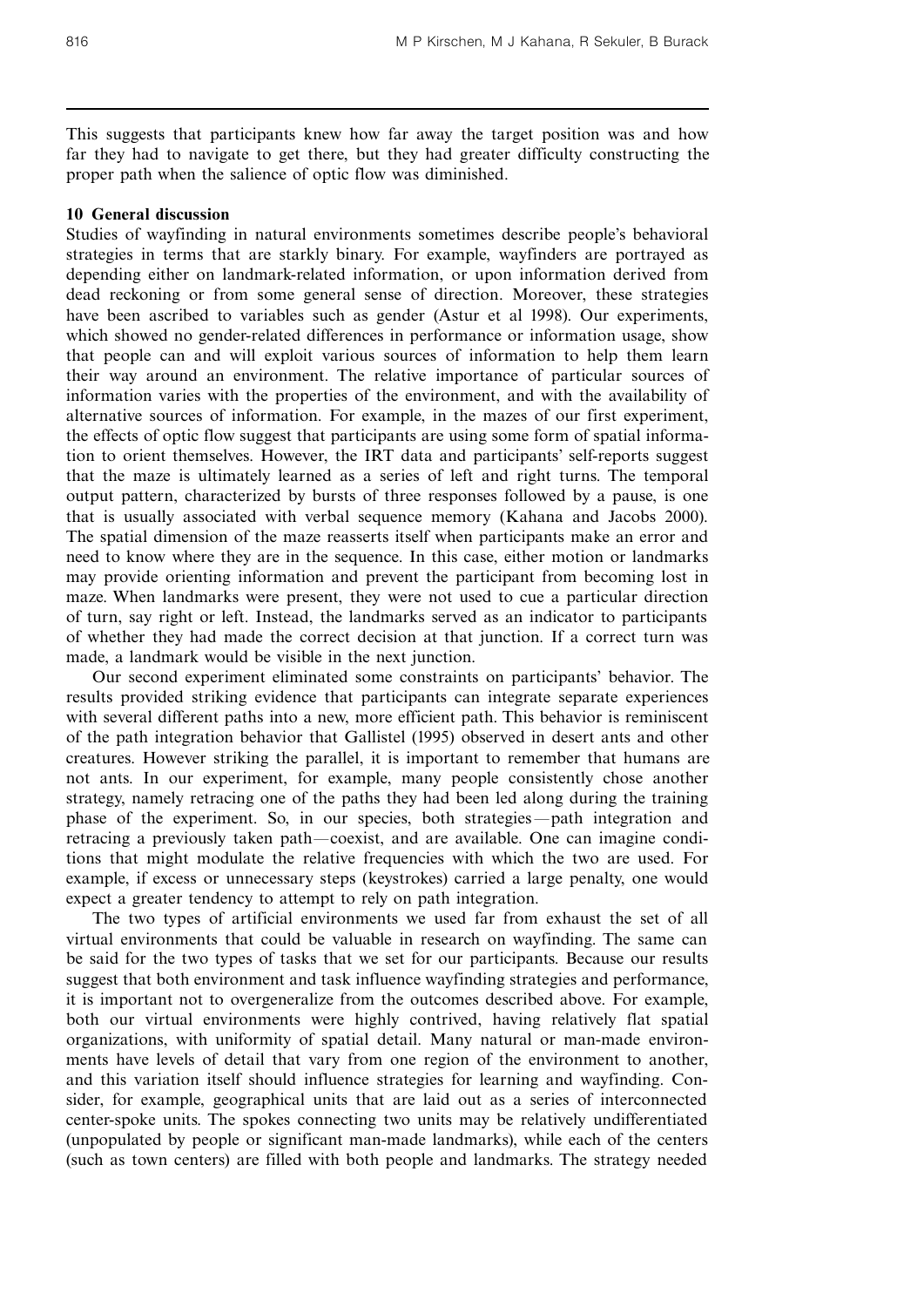to navigate through the centers of such environments may well differ from the strategy needed to navigate along a spoke, from one center to another. Gillner and Mallot (1998) studied participants exploring such center-spoke towns, in a virtual environment, and showed that the overall layout of a complex environment can be learned by piecing together local information. Finally, as we mentioned before, the learning and navigational strategies that people choose are likely to be influenced by payoff structures that include costs and benefits defined by travel time, effort, and energy. These could be readily examined with specially constructed videogame tasks in which participants try to maximize an experimenter-defined reward, and incidentally learn the layout of complex spatial environments in the process.

# 11 Conclusions

Optic flow helps participants learn a series of left and right turns (experiment 1) and spatial locations (experiment 2) while navigating through synthetic environments. Although participants seemed to rely heavily on symbolic coding strategies in experiment 1, the absence of optic flow resulted in participants becoming disoriented and getting lost within our virtual mazes. The presence of visual landmarks at maze junctions attenuated the effect of optic flow on performance. Experiment 2 more directly tested the effects of optic flow on participants' ability to learn spatial locations within a large-scale synthetic environment. In this experiment, we show that memory of spatial locations is better when the environment is navigated with fluid optic flow than when optic flow is choppy.

When other cues are unavailable, optic flow can be a significant aid to wayfinding. In these experiments, we have shown that salient optic flow can facilitate the learning of specific locations in synthetic environments. Additionally, this optic flow aids in path integration and in forming mental representations of spatial environments.

Acknowledgement. This research was funded by NIH grant MH55687.

#### References

- Aguirre G K, Detre J A, Alsop D C, Esposito M D, 1996 "The parahippocampus subserves topographic learning in man" Cerebral Cortex 6 823 - 829
- Astur R S, Ortiz M L, Sutherland R J, 1998 "A characterization of performance by men and women in a virtual Morris water task: A large reliable sex difference" Behavioral Brain Research 93  $185 - 190$
- Berthoz A, 1997 "Parietal and hippocampal contribution to topokinetic and topographic memory" Philosophical Transactions of the Royal Society of London, Series B: Biological Sciences 352  $1437 - 1448$
- Burgess N, Hitch G J, 1999 "Memory for serial order: A network model of the phonological loop and its timing" *Psychological Review* 106 551 - 581
- Chance F S, Kahana M J, 1997 "Testing the role of associative interference and compound cues in sequence memory", in *Computational Neuroscience*, *Trends in Research* Ed. J Bower (New York: Plenum Press) pp  $599 - 603$
- Gallistel C R,  $1995$  "The replacement of general-purpose theories with adaptive specializations", in The Cognitive Neurosciences, volume 1, Ed. M S Gazzaniga (Cambridge, MA: MIT Press) pp 1255 ^ 1267
- Gibson J J, 1958 "Visually controlled locomotion and visual orientation in animals" British Journal of Psychology 49 182 - 194
- Gillner S, Mallot H A, 1998 "Navigation and acquisition of spatial knowledge in a virtual maze" Journal of Cognitive Neuroscience 10 445-463
- Johnson N F, 1972 "Organization and the concept of a memory code", in Coding Processes in Human Memory Eds A W Melton, E Martin (Washington, DC: Winston) pp 125 – 159
- Kahana M J, Jacobs J, 2000 "Inter-response times in serial recall: Effects of intraserial repetition" Journal of Experimental Psychology: Learning, Memory and Cognition 26 1188 – 1197
- Kahana M J, Sekuler R, Caplan J B, Kirschen M, Madsen J R, 1999 "Human theta oscillations exhibit task dependence during virtual maze navigation" *Nature (London)* 399 781 – 784